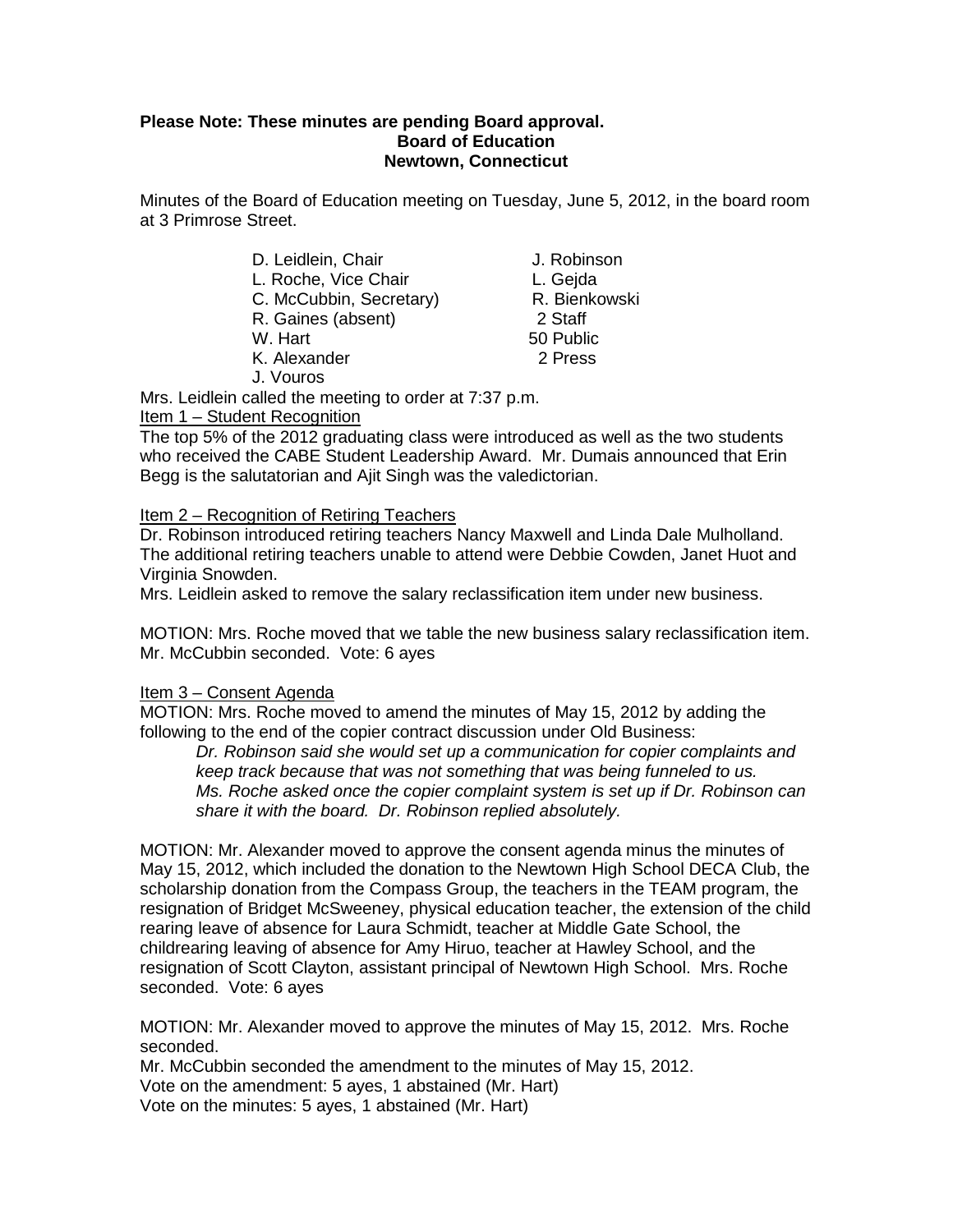#### Board of Education  $-2$ -<br>Board of Education  $-2$ -<br>Download and the United States of Dune 5, 2012

#### Item 4 – Public Participation

Carla Kron, 4 Clapboard Ridge Road, requested that Chartwells improve labeling on their food offerings and have more options for students with allergies such gluten and dairy as well as peanuts.

#### Item 7 – New Business

Chartwells Contract for the 2012-2013 School Year:

Mr. Bienkowski spoke about the new federal guidelines, the price increase, and a federal requirement which allows a reimbursement. He introduced George Sotille, Chartwells district manager, who introduced Dan Shields, director of dining services, and Jill Patterson, resident dietician. There are mandatory USDA changes which have to be met. With this amendment to their contract they are indicating an increase of 10 cents per lunch.

MOTION: Mr. Alexander moved that the Board of Education approve the one-year renewal of Chartwells agreement for the period July 1, 2012 to June 30, 2013. Mr. Hart seconded.

Mrs. Leidlein asked if they would be addressing allergies.

Ms. Patterson said they meet with parents individually to give them physician forms and make adjustments for their children.

Mrs. Leidlein asked if there would be a time when high school students can make their own food choices.

Mr. Sotille feels this will be forthcoming.

Mrs. Roche requested that there be information on the Charwells website for parents with concerns about allergies.

Vote: 5 ayes, 1 nay (Mrs. Roche)

MOTION: Mr. Hart moved that the Board of Education approve the increase in the cost for school lunches to \$2.60 at the elementary schools, \$2.85 at the middle and intermediate schools and \$3.10 at the high school. Mr. Alexander seconded. Vote: 5 ayes, 1 nay (Mrs. Roche)

#### Item 5 – Reports

Correspondence: Mr. McCubbin said there was correspondence regarding support for full day kindergarten, against the cut in the education budget, voting no on the budget for increased costs and a number of miscellaneous subjects.

Chair report: Mrs. Leidlein mentioned there would be a Legislative Council meeting the following night.

Superintendent's Report: Dr. Robinson spoke about the junior/senior projects presented last week.

Students in Chris Lee's AP music theory class had their compositions performed by the high school orchestra last Friday and Monday.

Two Perkins Grants have been awarded to the high school. One is for \$39,583 for our capstone/student success plans and \$29,464 for transition to postsecondary school/career transitions and student success plans.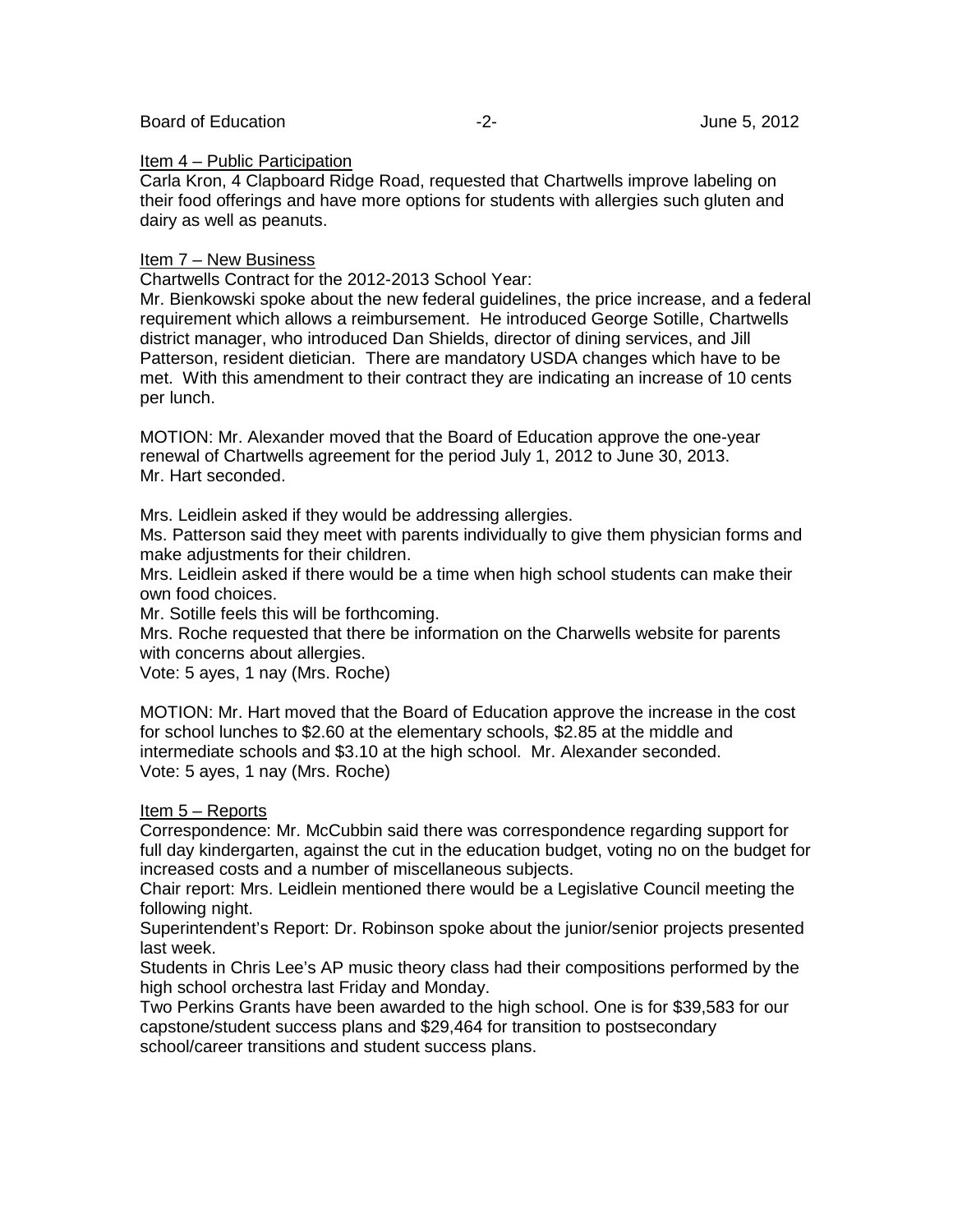Board of Education **-3-** Figure 5, 2012

### Item 6 – Old Business

MOTION: Mr. Alexander moved that the Board of Education approve policies 9212 through 9400. Mrs. Roche seconded. Vote: 6 ayes

### Item 7 – New Business (continued)

Healthy Food Certification Statement:

Dr. Robinson said we vote to not participate because it affects the various fund raising bake sales, class activities, and vending machines, which can only have water or 100% juice. It would also affect our culinary program.

MOTION: Mr. Alexander moved that on behalf of the Newtown Board of Education pursuant to section 10-215f of the Connecticut General Statutes, we hereby certify that all food items offered for sale to students in the school (s) under our jurisdiction, and not exempted from the Connecticut Nutrition Standards published by the Connecticut State Department of Education will not meet said standards during the period of July 1, 2012 through June 30, 2013. Such certification shall include all food offered for sale to students separately from reimbursable meals at all times and from all sources, including but not limited to, school stores, vending machines, school cafeterias, and any fundraising activities on school premises, whether or not school sponsored. Mr. Hart seconded. Vote: 6 ayes

First Read of Policy 8-300 Acceptable use of Technology:

Mrs. Leidlein stated there is a constraint to passing this policy.

Dr. Robinson said this is a new requirement for E-rate reimbursement and has to be to the State before June 30, 2012. This is a small amount of money to help pay for our phone and broadband services.

Mrs. Leidlein read the statement added to our policy:

*The District recognizes its responsibility to educate students regarding appropriate behavior on social networking and chat room sites about cyberbullying. Therefore, students shall be provided instruction about appropriate online behavior, including interacting with other individuals on social networking sites and in chat rooms and cyberbullying awareness and response.*

Mr. Bienkowski said we receive from \$60,000 to \$80,000 per year.

Dr. Robinson added that our phone systems, cell phones and anything that makes that type of connection are eligible for this reimbursement.

Mrs. Roche asked if guidelines had been established. Dr. Gejda said this policy is under instruction and students have an acceptable use of technology policy that we also make parents aware of.

# Item 8 – 2012-2013 Budget Discussion

Ron presented the draft list of cuts with additional needs. Items discussed included the director of music position, special education ESs on buses, the middle school moving up ceremony costs, and enrollment.

Mr. McCubbin questioned the travel and conference expenses.

Dr. Gejda stated that most workshops are mandated training which includes PBIS and NEASC. The most expensive workshop is for our technology department to run our systems.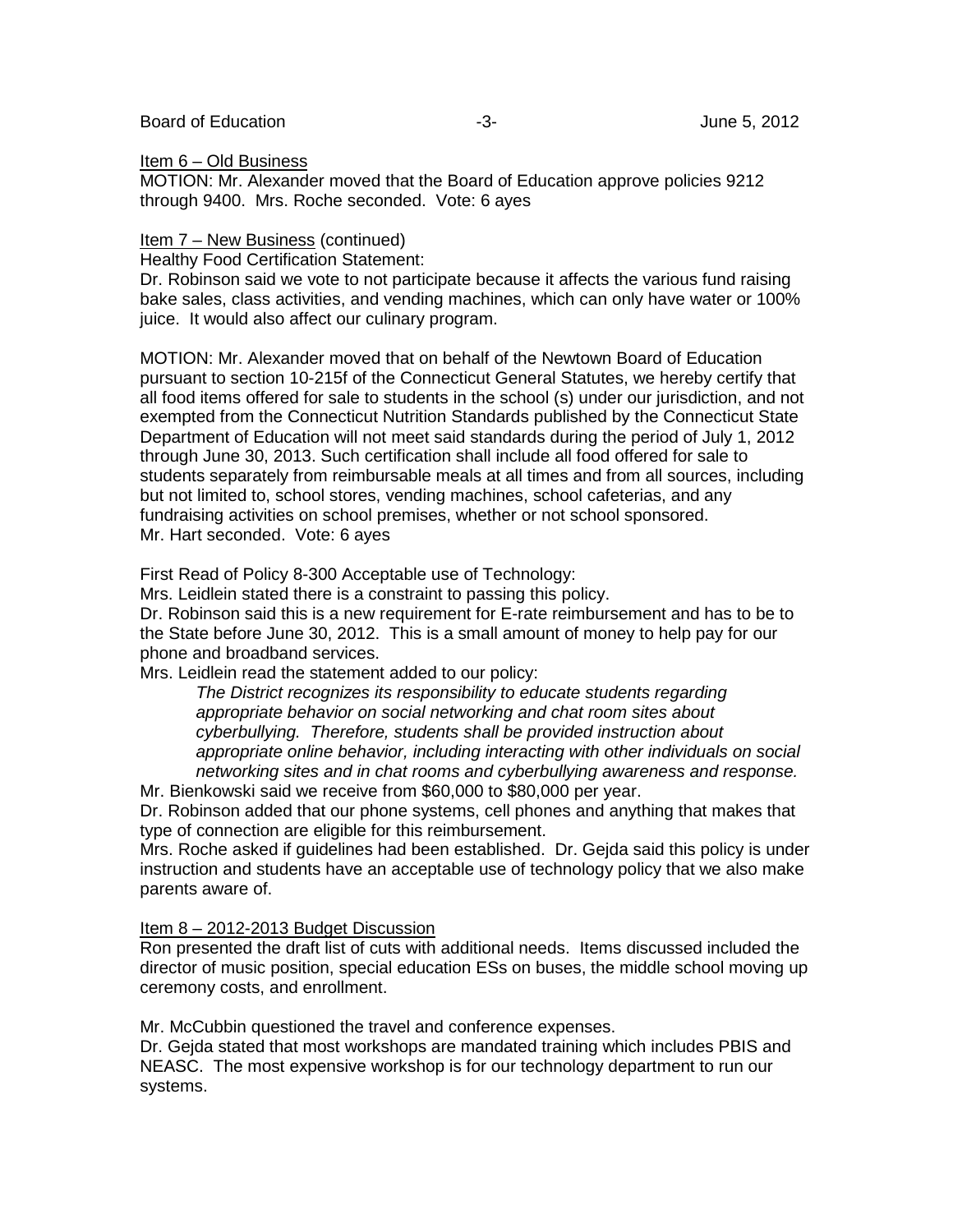Board of Education  $-4 -4-$  June 5, 2012

Mr. Hart would like to see some specifics so the administration can explain where they appear in the budget.

Mrs. Roche asked if we have training mapped out for next year and provide a list of what is required by the state. She also wants to know where it is listed in the budget. In the new legislation there is a requirement for PLCs for 30 hours. She asked how this would be tracked since there will no longer be CEUs.

Dr. Gejda said we are required to provide 18 hours of professional development at no cost to the teacher. That has always been our guide. We have a system in place of tracking the professional development we offer and will continue to do that.

Mr. Vouros feels it is difficult to approve full day kindergarten if we were going to cut teachers and programs. He proposed a program called enhanced daycare which is the parents pay to keep the child in kindergarten to the end of the day. The program comes under the Department of Public Health. He spoke to Donna Culbert who called the state and found that we are qualified to do this. We have to decide how much it will cost for the parents. He suggested trying it for one year.

Mr. Hart said if we had this program we would have to go back to mid day bus runs. Mr. McCubbin said this would be less of a burden on the taxpayers and helps parents. Mrs. Roche is concerned about asking parents to pay for this program.

Mr. McCubbin stated it would be cheaper than paying a daycare facility.

Mr. Hart was concerned we would not achieve the educational gain we expected having the full day kindergarten program. We are proposing this for education, not daycare.

Mrs. Leidlein asked what additional information the Board would want to discuss this further.

Mr. Alexander said he would look for a similar amount of information that we received in support of full day kindergarten to make this a preferred option.

Mr. Hart asked for more information about cutting two teachers at Reed and wants to look at the class sizes and enrollment there.

Mrs. Roche said Reed is trying to make a lot of changes. We have to look at that before removing teachers. She prefers not to make any changes there.

Mrs. Leidlein wanted more information on the high school pay to play for trips to be sure we still want to fund trips. She also wants to understand the in and out of district transportation for \$199,588.

Mr. Bienkowski said this relates to the detailed schedule showing \$230,734 as a reduction. The BOE budget had already shown a reduction of two buses. We are making a major change from a system that hasn't been changed in many years. He is concerned that we are trying to lower the budget but will not give us flexibility to give options. The impact of the grants is important also.

Mrs. Roche asked for the savings between having the owner/operators and All Star if we had them next year.

Mr. Bienkowski said that would depend on what profile is used.